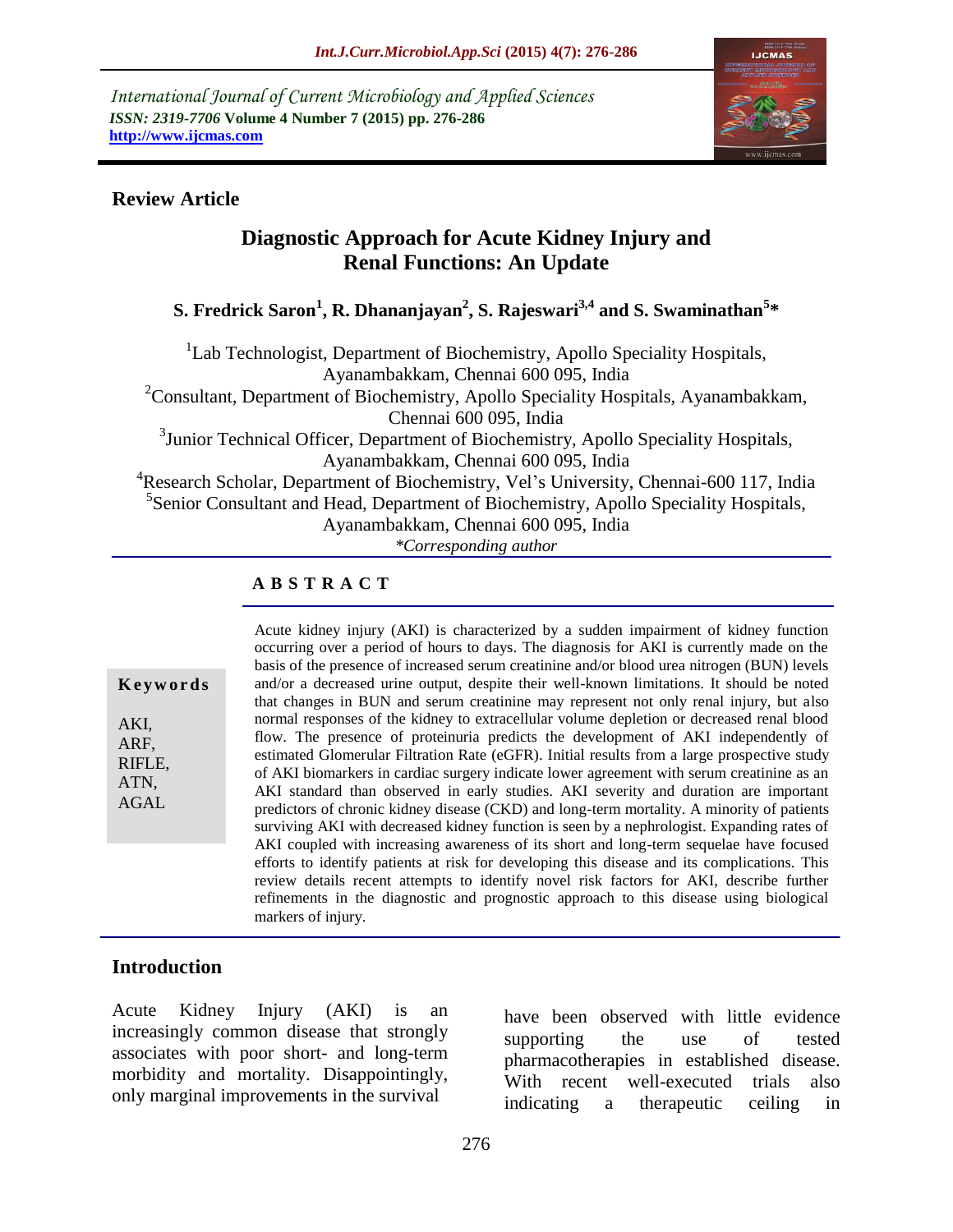conventional renal replacement therapies may have been achieved, emphasis on developing strategies to prevent AKI and its long-term consequences has grown. In this review, we discuss recent additions to the AKI literature focusing on novel risk factors for developing AKI, ongoing efforts to refine the diagnostic and prognostic approach to this disease with emerging biomarkers of injury, and attempts to better identify survivors at risk for poor longitudinal outcomes.

Prompt recognition and treatment of AKI remain the cornerstone of clinical management for this high-mortality, highcost syndrome. The most recent updates in the definition, diagnosis, pathophysiology, and treatment options for patients with AKI, providing a stepwise approach to clinical evaluation for use in all fields of medical practice [\(Lattanzio](http://www.ncbi.nlm.nih.gov/pubmed/?term=Lattanzio%20MR%5BAuthor%5D&cauthor=true&cauthor_uid=19193820) *et al.,* 2009). AKI is not acute renal failure (ARF) but a more general description. Small changes in kidney function in hospitalized patients are important and are associated with significant changes in short and possibly long-term outcomes. The RIFLE [R-renal risk, Iinjury, F-failure, L-loss of kidney function, E-end stage kidney disease (ESKD)] and AKIN (Acute Kidney Injury Network) criteria and use of biomarkers of AKI.

Criteria provide a uniform definition of AKI and have now been validated in numerous studies [\(Kellum](http://www.ncbi.nlm.nih.gov/pubmed/?term=Kellum%20JA%5BAuthor%5D&cauthor=true&cauthor_uid=18802365) *et al.,* 2008). A precise biochemical definition of acute renal failure has never been proposed, and until recently, there has been no consensus on the diagnostic criteria or clinical definition. Depending on the definition used, acute

renal failure has been reported to affect from 1% to 25% of intensive care unit patients and has led to mortality rates ranging from 15% to 60%. Small changes in kidney function in hospitalized patients are important and are associated with significant changes in short-term and possibly longterm outcomes. The RIFLE criteria provide a uniform definition of AKI and have now been validated in numerous studies [\(Kellum,](http://www.ncbi.nlm.nih.gov/pubmed/?term=Kellum%20JA%5BAuthor%5D&cauthor=true&cauthor_uid=18382185) 2008). Acute tubular necrosis (ATN) is the most common cause of intrinsic ARF and is responsible for over 50% of ARF in hospitalized patients, and up to 76% of cases in patients in intensive care units.

ATN usually occurs after an acute ischaemic or toxic event. The pathogenesis of ATN involves interplay of processes that include endothelial injury, microvascular flow disruption, tubular hypoxia, dysfunction and apoptosis, tubular obstruction and transtubular back-leak. Vasculitis causing ARF should not be missed as this condition is potentially life threatening [\(Cheung](http://www.ncbi.nlm.nih.gov/pubmed/?term=Cheung%20CM%5BAuthor%5D&cauthor=true&cauthor_uid=18540687) *et al.,* 2008). In critically ill patients continuous venovenoushemo (dia) filtration is the first choice because it provides more hemodynamic and metabolic stability than intermittent therapy. Acute life-threatening hyperkalemia is an indication for intermittent hemodialysis because of the higher efficacy of dialysis in the clearance of low molecular weight substances [\(Haller](http://www.ncbi.nlm.nih.gov/pubmed/?term=Haller%20M%5BAuthor%5D&cauthor=true&cauthor_uid=10840548) *et al.,* 2000).

Recent developments in the diagnosis of AKI include the use of the RIFLE, ESKD, AKIN (Acute Kidney Injury Network) criteria and use of biomarkers of AKI.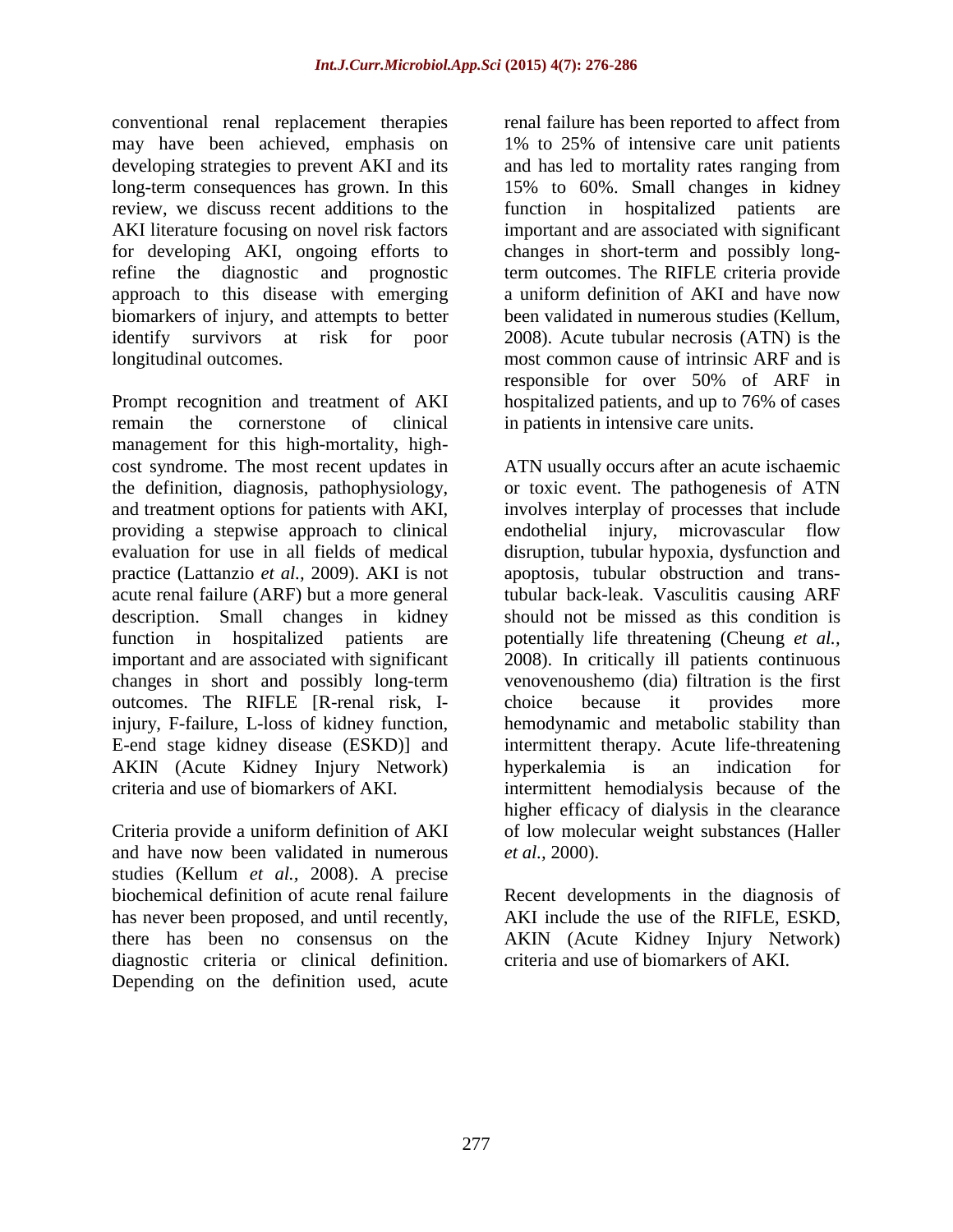#### RIFLE and AKIN criteria for diagnosis of AKI

| <b>Class</b> | <b>GFR</b> criteria                                                                | Urine output criteria                  |
|--------------|------------------------------------------------------------------------------------|----------------------------------------|
| R-Risk       | Creatinine increase x 1.5 or GFR loss $> 25\%$                                     | $0.5 < \text{mL/kg/hour}$ x > 6 hours  |
| I-Injury     | Creatinine increase x 2 or GFR $loss > 50\%$                                       | $0.5 < \text{mL/kg/hour}$ x > 12 hours |
| F-Failure    | Creatinine increase x 3 or GFR loss > 75% or $\vert$ 0.3 < mL/kg/hour x > 24 hours |                                        |
|              | Creatinine increase > 4 mg/dL (acute increase > $\vert$ or anuria > 12 hours       |                                        |
|              | $0.5 \text{ mg/dL}$                                                                |                                        |
| L-Loss       | Persistent loss of kidney function $>$ 4 weeks                                     |                                        |
| E-ESKD       | $ESKD > 3$ months                                                                  |                                        |

#### **RIFLE criteria (within 7 days)**

### **AKIN criteria (within 48 hours)**

| <b>Stage</b> | Serum creatinine criteria                                                                                                           | Urine output criteria                  |
|--------------|-------------------------------------------------------------------------------------------------------------------------------------|----------------------------------------|
|              | Creatinine increase x 1.5 or creatinine increase $>   0.5 \times mL/kg/h$ our x $> 6$ hours<br>$0.3 \text{ mg/dL}$                  |                                        |
|              | Creatinine increase x 2                                                                                                             | $0.5 < \text{mL/kg/hour}$ x > 12 hours |
| 3            | Creatinine increase x 3 or creatinine increase > 4   $0.3 < \text{mL/kg/hour x} > 24$ hours<br>$mg/dL$ (acute increase > 0.5 mg/dL) | or anuria $> 12$ hours                 |

The aetiology of ARF is classically grouped into three categories: prerenal, intrinsic and postrenal. Prerenal ARF is the second most common cause of ARF in the elderly, accounting for nearly one-third of all hospitalized cases. Common causes can be grouped into true volume depletion (e.g. decreased fluid intake), decreased effective blood volume (e.g. systemic vasodilation) and haemodynamic (e.g. renal artery stenosis, NSAID use). ATN is the most common cause of intrinsic ARF and is responsible for over 50% of ARF in hospitalized patients. The treatment of prerenal and ATN ARF is largely supportive with little evidence of benefit from current pharmacological therapies. Despite advances in critical care medicine and renal replacement therapy, the mortality of ARF has not changed significantly over the last 40 years, with current mortality rates being up to 75% [\(Cheung](http://www.ncbi.nlm.nih.gov/pubmed/?term=Cheung%20CM%5BAuthor%5D&cauthor=true&cauthor_uid=18540687) *et al.,* 2006). A large number of patients with ischaemic

ARF pass through a phase of potentially reversible pre-renal oliguria; early recognition and prompt, appropriate treatment of these pre-renal factors can prevent progression to established ARF, with the genuine prospect of improved patient morbidity and mortality. Early diagnosis in other patients with ARF, such as those with acute inflammatory renal disease (e.g. vasculitis) or urinary tract obstruction, will allow appropriate prompt treatment and the possibility for reversal of the ARF [\(Kalra](http://www.ncbi.nlm.nih.gov/pubmed/?term=Kalra%20PA%5BAuthor%5D&cauthor=true&cauthor_uid=12371720) *et al.,* 2002). Patients with ATN or rapidly progressive glomerulonephritis may not recover, or may only partially recover, their renal function. Haemodialysis and nutritional support are common measures for patients with severe ATN and a highly catabolic state. Corticosteroids and immunosuppressive therapy should be instituted for rapidly progressive glomerulonephritis, in addition to haemodialysis, haemodiafiltration instead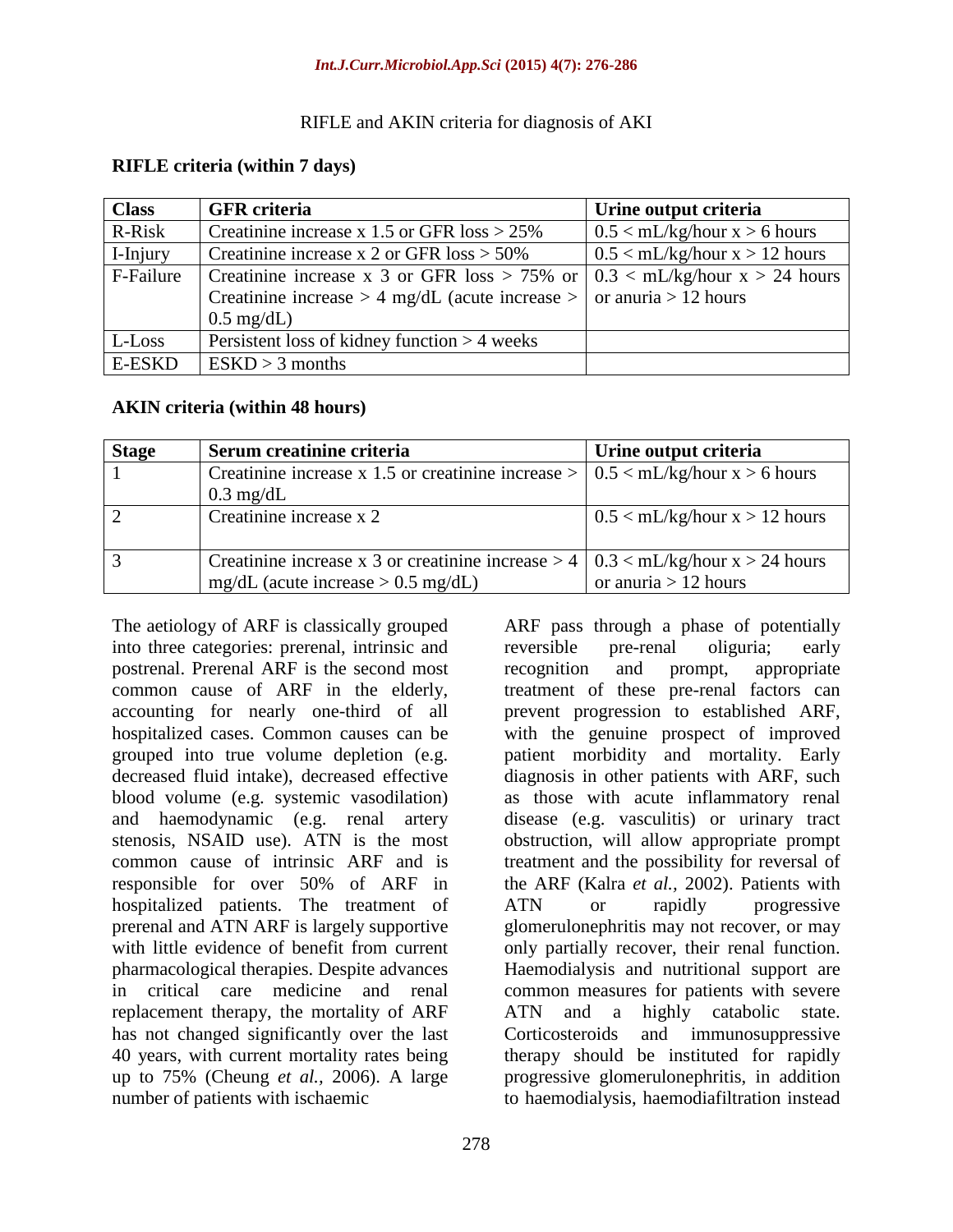of haemodialysis is recommended for patients who are haemodynamically unstable [i.e., with a persistently low blood pressure  $(systolic < or = 100 mm Hg)$ ]. Haemodiafiltration has been shown to improve acid-base balance and uraemia better than standard haemodialysis. However, despite dialysis, mortality in patients with ARF associated with ischaemic ATN remains high [\(Mandal](http://www.ncbi.nlm.nih.gov/pubmed/?term=Mandal%20AK%5BAuthor%5D&cauthor=true&cauthor_uid=8894522) *et al.,* 1996). Nutrition must be implemented and an adequate protein and calorie intake must be obtained, through spontaneous oral route and, whenever required, enteral and parenteral nutrition. In conclusion, patients with mild-degree, mostly of prerenal origin, ARF represent a common finding in hospital practice. Identification and prompt treatment of the underlying cause is the best prevention of acute tubular necrosis. Patients with ARF of renal origin require, in particular, daily nutritional assessment and dietary treatment to delay the onset of dialysis [\(Edefonti](http://www.ncbi.nlm.nih.gov/pubmed/?term=Edefonti%20A%5BAuthor%5D&cauthor=true&cauthor_uid=9280905) *et al.,* 1997). Babies with ARF have to be monitored for several metabolic derangements like hyponatremia, hyperkalemia, hypocalcemia, and acidosis and have to be managed accordingly. Fluid balance should be precise in order to avoid fluid overload.

It is difficult to provide adequate calories due to fluid restriction. Dialysis has to be instituted to preempt complications. Peritoneal dialysis is the easiest and safest modality. These babies need long term follow up as they are prone for long term complications [\(Subramanian](http://www.ncbi.nlm.nih.gov/pubmed/?term=Subramanian%20S%5BAuthor%5D&cauthor=true&cauthor_uid=18536895) *et al.,* 2008). Peritoneal dialysis or hemodialysis should be prepared for whenever severe hypertension, pulmonary edema or worsening biochemistry occurs. Acute renal failure has a generally good prognosis if properly treated [\(Guignard](http://www.ncbi.nlm.nih.gov/pubmed/?term=Guignard%20JP%5BAuthor%5D&cauthor=true&cauthor_uid=6322291) *et al.,* 1984).

Although the importance of fluid management is generally recognized, the

choice of fluid, the amount, and assessment of fluid status are controversial. As the choice of fluids become wider and monitoring devices become more sophisticated, the controversy increases. This article provides an overview of the concept of fluid management in the critically ill patient with acute renal failure [\(Mehta](http://www.ncbi.nlm.nih.gov/pubmed/?term=Mehta%20RL%5BAuthor%5D&cauthor=true&cauthor_uid=12454538) *et al.,* 2002). Acute renal failure (ARF) is a common problem in critical care; therefore, nurses should consider it to be a potential issue for all of their patients. Fluid management and diuretic therapy are important in these patients [\(Sumnall,](http://www.ncbi.nlm.nih.gov/pubmed/?term=Sumnall%20R%5BAuthor%5D&cauthor=true&cauthor_uid=17883661) 2007). The use of diuretic agents can be harmful, as indicated by observational and cohort studies. Although mannitol flushes out intratubular casts and increases tubular flow, which is favorable in myoglobinuria or hemoglobinuria, so far no well-designed clinical studies have demonstrated its efficacy in ARF In conclusion, there is currently no convincing evidence for any benefit from diuretic agents and/or (low dose) dopamine in the prevention of ARF. High quality intensive care and avoidance of harm is, therefore, the current standard of the prevention of ARF [\(Girbes,](http://www.ncbi.nlm.nih.gov/pubmed/?term=Girbes%20AR%5BAuthor%5D&cauthor=true&cauthor_uid=15645615) 2004). Research efforts over the last decade have focused on the discovery and validation of novel urinary biomarkers to detect AKI prior to a change in kidney function and to aid in the differential diagnosis of AKI. The optimal and appropriate utilization of AKI biomarkers will only be realized by understanding their characteristics and placing reasonable expectations on their performance in the clinical arena [\(Goldstein,](http://www.ncbi.nlm.nih.gov/pubmed/?term=Goldstein%20SL%5BAuthor%5D&cauthor=true&cauthor_uid=22189039) 2011). Promising diagnostic injury markers include neutrophil gelatinase-associated lipocalin (NGAL), kidney injury molecule 1 (KIM-1), interleukin 18 (IL-18) and livertype fatty acid binding protein (L-FABP). However, there are currently insufficient data on damage biomarkers to support their use for AKI staging. Rigorous validation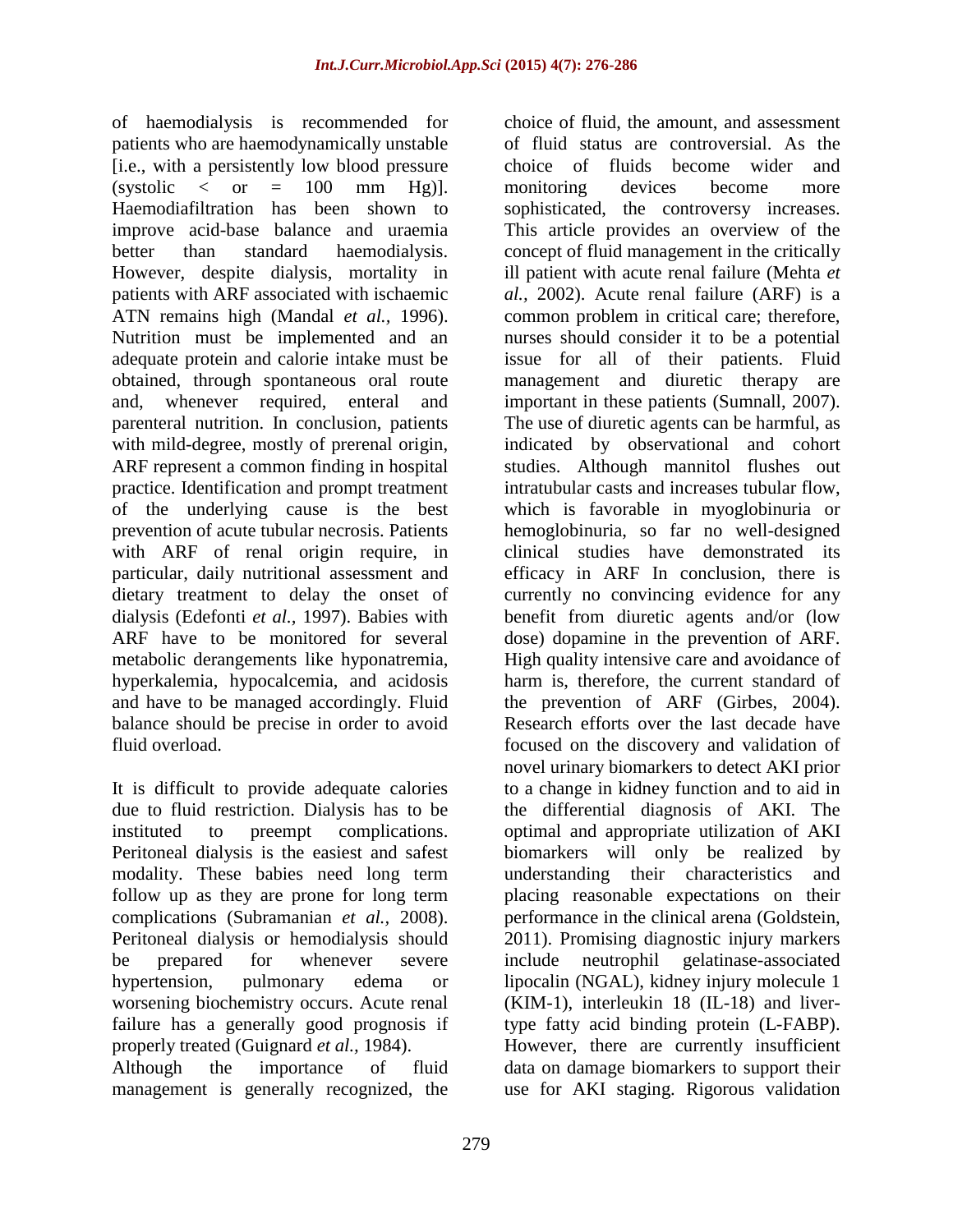studies measuring the association between the novel damage biomarker(s) and clinically relevant outcomes are needed.

The presence of underlying CKD or of sepsis poses additional challenges in differential diagnosis, since these conditions alter both baseline biomarker excretion and biomarker performance. We recommend that biomarkers be validated within the clinical context in which they are to be used. Within that context, combinations of biomarkers may, in the future, allow differentiation of the site, mechanism and phase of injury [\(Endre](http://www.ncbi.nlm.nih.gov/pubmed/?term=Endre%20ZH%5BAuthor%5D&cauthor=true&cauthor_uid=23689654) *et al.,* 2013).

Currently, the place of biomarkers in this decision-making process is still uncertain. Indiscriminate use of various biomarkers may distract clinicians from adequate clinical evaluation, may result in worse instead of better patient outcomes, and may waste money. Future large randomized studies are necessary to demonstrate the association between biomarker levels and clinical outcomes, such as dialysis, clinical events, or death. It needs to be shown whether assignment to earlier treatment for AKI on the basis of generally accepted biomarker cut-off levels results in a reduction in mortality and an improvement in recovery of renal function (Schiffl *et al.,* 2012). Novel biomarkers appear capable of offering a more sensitive means of detecting acute kidney injury than existing approaches. Certain of these allow discrimination between the various mechanisms and anatomical site of acute injury. Ultimately, clinical assessment might incorporate a panel of different biomarkers, each informing on the integrated aspects of glomerular, tubular and interstitial function. Presence of biomarkers may in some cases detect mild or transient renal dysfunction that is presently undetected, and the clinical relevance needs further exploration. Whilst

280

many potentially useful biomarkers have been proposed, comparatively few clinical data exist to support their validity in routine practice. Further prospective clinical studies are required to examine the validity of biomarkers after acute drug or toxin exposure, and to establish whether they might offer improved clinical outcomes in the setting of clinical toxicology (Waring *et al.,* 2011). Conversely, based on its early and time-dependent increase, its large magnitude of alteration and its high accuracy and sensitivity of detection (KIM-1) in urine appeared to be the best biomarker for detection of CDDP-induced proximal tubular injury. Moreover, LDH was considered useful for broad detection of damaged nephrons, because of its broad distribution along the nephron. Therefore, combinatorial measurement of these biomarkers may be a powerful tool for highly effective screening of nephrotoxicity (Tonomura *et al.,* 2010).

By Receiver Operating Characteristic analysis, urinary kidney injury molecule-1 was the best marker at predicting histological changes, with areas under the Receiver Operating Characteristic curve of 0.81 and 0.98 at 8 and 24h (best cut-off value>0.000326μg/ml), respectively. Urinary kidney injury molecule-1, urinary albumin and urinary Cystatin-C elevations correlated with the degree of renal damage and injury development. Further study is required to compare biomarkers changes in rats with those seen in human poisoning (Wunnapuk *et al.,* 2013). This study suggests a temporal hierarchy in the ability of certain urinary protein-based biomarkers to detect AKI after a well-defined tubular injury. Comparative analyses of urinary biomarkers are warranted in clinical settings such as patients receiving CP to discern the time course and pattern of expression (Sinha *et al.,* 2013). Early diagnosing of AKI in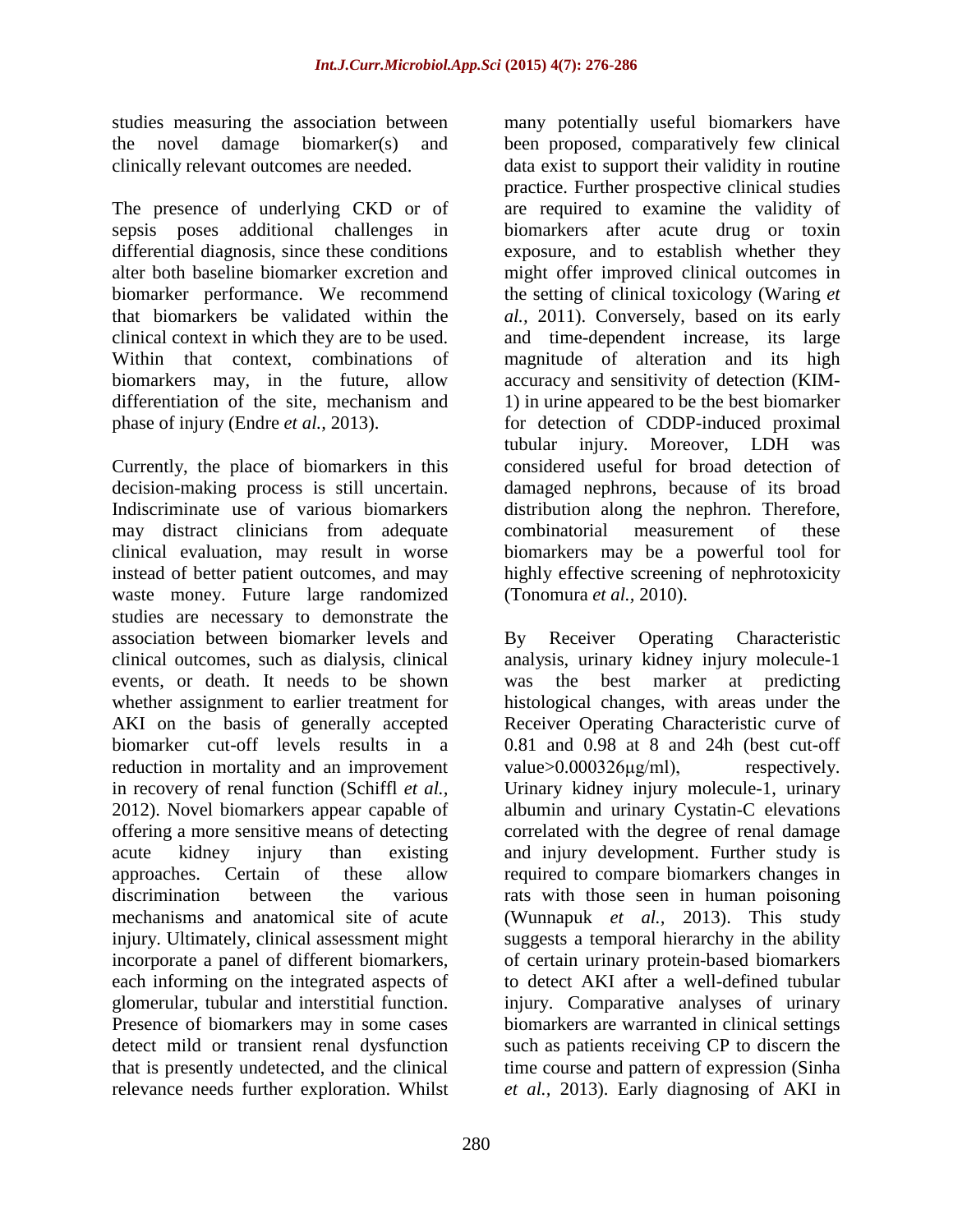clinical conditions by using new serum and urinary biomarkers remains cumbersome, especially in those settings where timing and aetiology of AKI are not well defined. Putting too much emphasis on markers that have not convincingly proven reliability might lead to incorrect interpretation of clinical trials. Further research in this field is warranted before biomarkers can be introduced in clinical practice (Vanmassenhove *et al.,* 2013).

New molecules such as neutrophil gelatinase-associated lipocalin (NGAL), kidney injury molecule-1 (KIM-1), Nacetyl-β-D-glucosaminidase (NAG), monocyte chemotactic peptide (MCP-1), Il-18, liver-type fatty acid-binding protein (L-FABP) and Netrin-1 are available and represent promising new markers that, however, need to be further evaluated in the clinical setting for suitability. In clinical settings with incipient AKI, not only the development and the implementation of more sensitive, practicable and accurate biomarkers are required for well-timed treatment initiation. Just as important is a substantial improvement of refined and applicable prophylactic therapeutic options in these situations. Before full adoption in clinical practice can be accomplished, adequately powered clinical trials testing a row of biomarkers are strongly warranted (Obermüller *et al.,* 2014). It is vital that additional large future studies demonstrate the association between biomarkers and hard clinical outcomes independent of serum creatinine concentrations and that randomization to a treatment for AKI based on high biomarker levels results in an improvement in clinical outcomes (Nguyen *et al.,* 2008). Neutrophil gelatinaseassociated lipocalin is emerging as an excellent standalone troponin-like biomarker in the plasma and urine for the prediction of AKI, monitoring clinical trials in AKI and

for the prognosis of AKI in several common clinical scenarios (Devarajan, 2010).

The most promising of biomarkers in AKI for clinical use include a plasma panel consisting of (NGAL and Cystatin C and a urine panel including NGAL, Il-18 and (KIM-1. Most of these biomarkers were developed in non-transplant AKI, yet their role in clinical transplantation has to be identified (Halawa, 2011). As they represent tandem biomarkers, it is likely that the AKI panels will be useful for timing the initial insult and assessing the duration and severity of AKI. Based on the differential expression of the biomarkers, it is also likely that the AKI panels will distinguish between the various types and etiologies of AKI. It will be important in future studies to validate the sensitivity and specificity of these biomarker panels in clinical samples from large cohorts and from multiple clinical situations (Devarajan, 2007a,b,c). These include the identification of biomarker panels in plasma (neutrophil gelatinase-associated lipocalin and cystatin C) and urine (neutrophil gelatinaseassociated lipocalin, kidney injury molecule-1, interleukin-18, cystatin C, alpha1 microglobulin, Fetuin-A, Gro-alpha, and meprin). It is likely that the AKI panels will be useful for timing the initial insult, and assessing the duration and severity of AKI. It is also probable that the AKI panels will distinguish between the various etiologies of AKI and predict clinical outcomes. It will be important in future studies to validate the sensitivity and specificity of these biomarker panels in clinical samples from large cohorts and from multiple clinical situations. Such studies will be facilitated markedly by the development of commercial tools for the reproducible measurement of biomarkers across different laboratories (Devarajan, 2007a,b,c).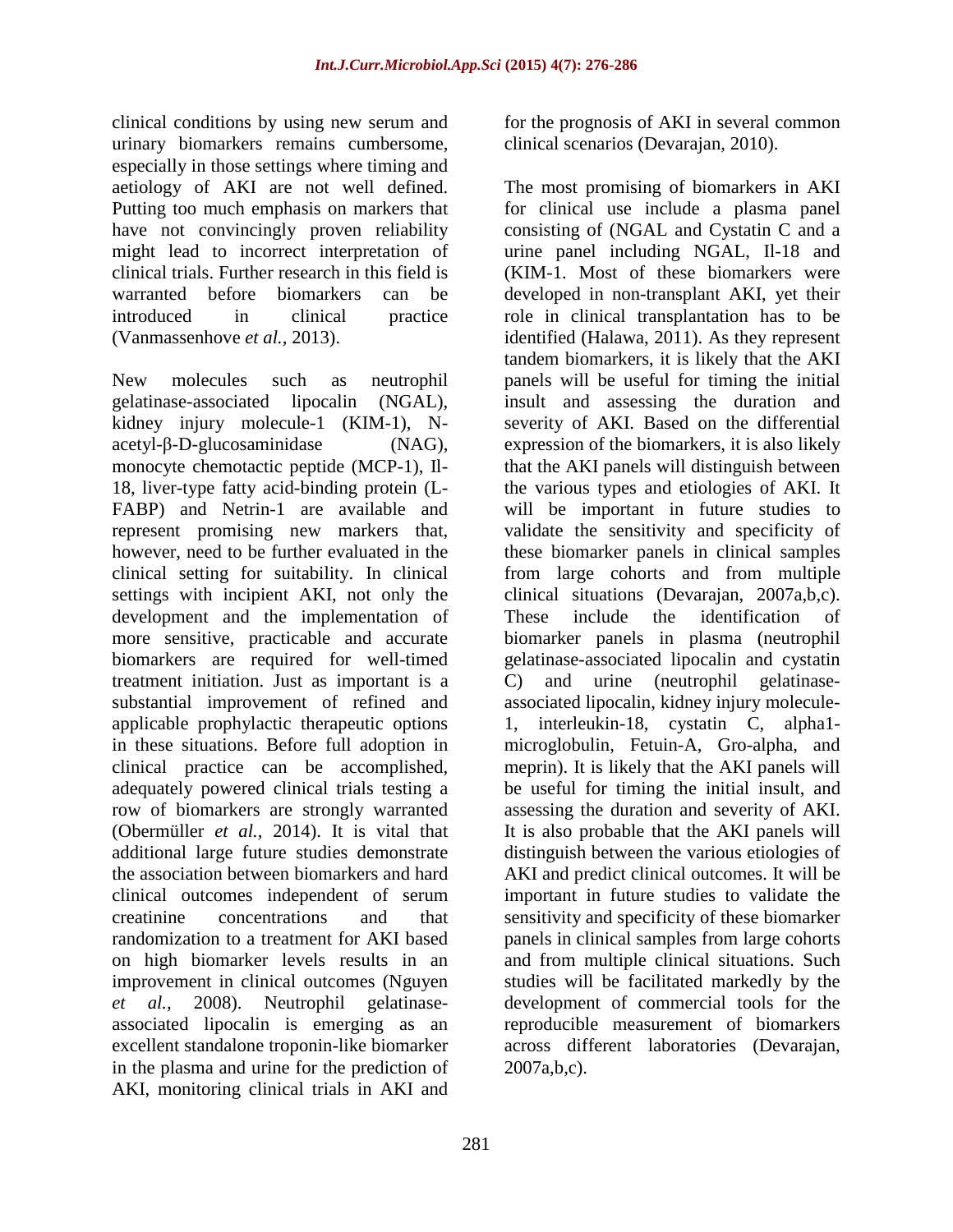Recent advances in proteomics that hold promise in ischemic AKI, the most common and serious subtype of ARF, are chronicled in this article. These include the identification of biomarkers in the plasma (NGAL and cystatin C) and urine (NGAL, KIM-1, IL-18, cystatin C, alpha 1 microglobulin, fetuin-A, Gro-alpha, and meprin) for the investigation of AKI. It is likely that the AKI panels will be useful for timing the initial insult and assessing the duration ofAKI. Based on the differential expression of the biomarkers, it is also likely that the AKI panels will distinguish between the various etiologies of AKI, and predict clinical outcomes ((Devarajan, 2007a,b,c).

Based on the differential expression of the biomarkers, it is also likely that the AKI panels will distinguish between the various types and etiologies of AKI. It will be important in future studies to validate the sensitivity and specificity of these biomarker panels in clinical samples from large cohorts and from multiple clinical situations (Nguyen *et al.,* 2008). Immediately postoperatively, NGAL and cystatin C correlated with and were independent predictors of duration and severity of AKI and duration of intensive care stay after adult cardiac surgery. The combination of both renal biomarkers did not add predictive value (Haase *et al.,* 2009). Accurate measurements of plasma NGAL are obtained using the point-of-care Triage(R) NGAL device. Plasma NGAL is an early predictive biomarker of AKI, morbidity, and mortality after pediatric CPB (Dent *et al.,* 2007).

Cardiopulmonary bypass (CPB) is associated with a significant risk of postoperative renal dysfunction. A study of the utility of a novel biomarker in predicting acute kidney injury (AKI) in adult patients undergoing cardiac surgery indicated the

measurement of this novel biomarker in the urine or plasma of patients in the first hours after CPB is predictive of subsequent renal injury. Although the AUC for plasma NGAL seemed inferior to urine, even an AUC of 0.8 as reported compares very favorably to that for other "outstanding" biomarkers (eg, AUCs in the 0.7 range for troponin) (Tuladhar *et al.,* 2009). Early postoperative measurement of plasma NGAL was of good value in identifying patients who developed AKI after adult cardiac surgery. Plasma NGAL and serum cystatin C were superior to conventional biomarkers in the prediction of AKI and were also of prognostic value in this setting (Haase-Fielitz *et al.,* 2009). The use of serum and urinary biomarkers for the prediction of AKI in patients undergoing cardiac surgery is highly dependent on the sampling time. Of the evaluated markers urinary NGAL had the best predictive profile. The previously unstudied marker of urinary RBP showed similar predictive power as more established markers (Che *et al.,* 2010).

uNGAL was useful in the early diagnosis of postoperative AKI as well as in predicting the 6 months renal outcome after hepatobiliary surgery. A considerable proportion of patients developed subclinical AKI, and these patients showed worse renal outcome compared with the non-AKI group (Cho *et al.,* 2014). The difference between the NGAL concentration 2 hours after reperfusion and the baseline NGAL concentration was predictive of AKI in all patients, including patients with preexisting renal dysfunction. In patients with creatinine concentrations less than 1.5 mg/dL, a single NGAL determination 2 hours after reperfusion of the liver was associated with the development of AKI. Total occlusion of the inferior vena cava was associated with AKI. In conclusion, NGAL concentrations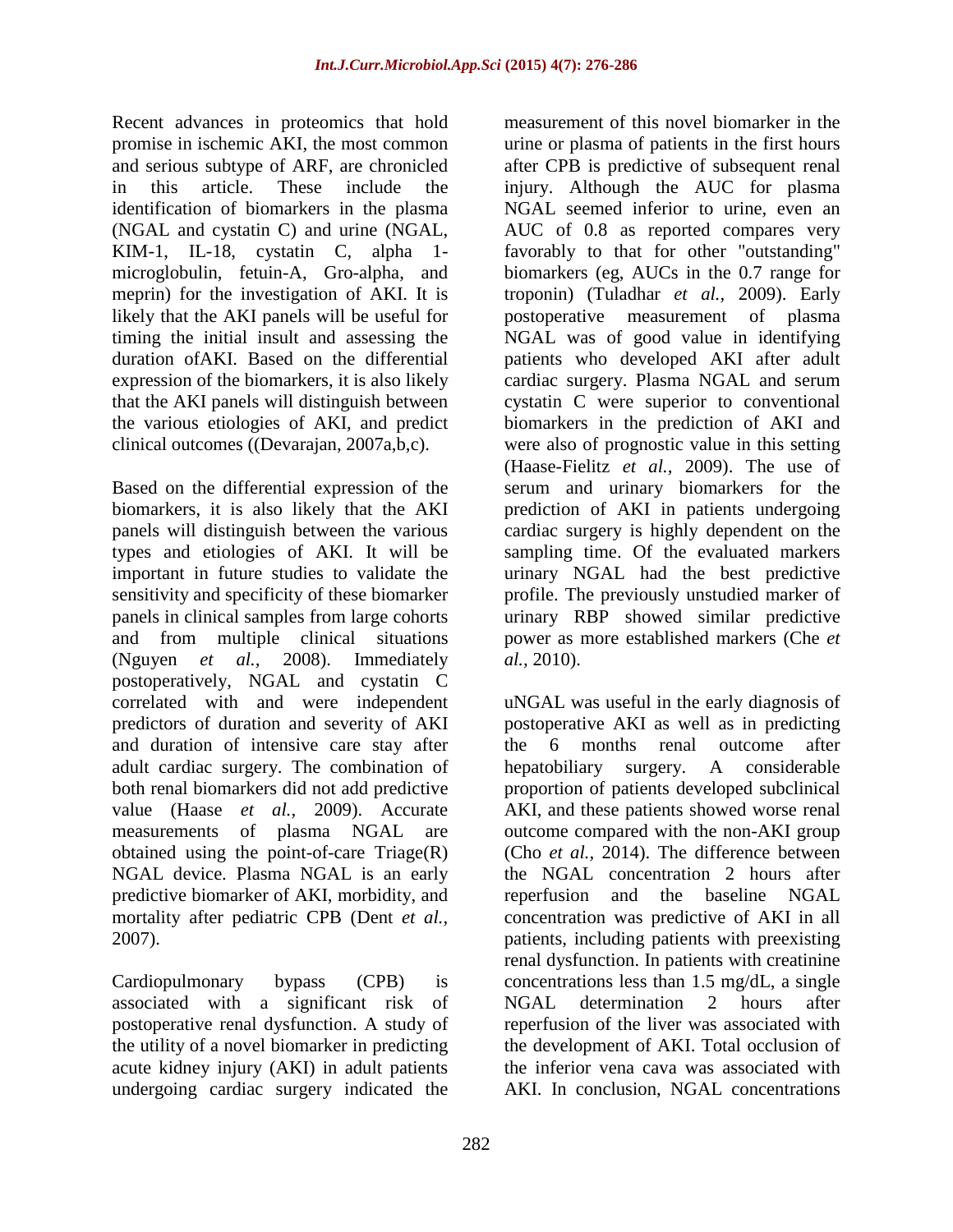obtained during surgery were highly associated with postoperative AKI in patients undergoing liver transplantation. These findings will allow the design of larger interventional studies. Our findings regarding the impact of surgical techniques and glucose require validation in larger studies (Niemann *et al.,* 2009). Urinary NGAL can be used from the 1st day of injury as a reliable predictor of early AKI in multi-trauma patients (Makris *et al.,* 2009) [uNGAL](http://www.ncbi.nlm.nih.gov/pubmed/17678545) is an early marker of acute kidney injury in critically ill children: a [prospective](http://www.ncbi.nlm.nih.gov/pubmed/17678545) [cohort](http://www.ncbi.nlm.nih.gov/pubmed/17678545) study (Ronco, 2007). The parameter uNGAL was a good diagnostic marker for AKI development (area under the receiver operating characteristic curve [AUC] 0.78, 95% confidence interval [CI] 0.62 to 0.95) and persistent AKI for 48 hours or longer (AUC 0.79, 95% CI 0.61 to 0.98), but not for AKI severity, when it was recorded after a rise in serum creatinine had occurred (AUC 0.63, 95% CI 0.44 to 0.82).

We found uNGAL to be a useful early AKI marker that predicted development of severe AKI in a heterogeneous group of patients with unknown timing of kidney injury (Zappitelli *et al.,* 2007). uNGAL, serum cystatin C (sCysC) and uCysC were not altered by sepsis and were good predictors of AKI. In a septic state, sNGAL alone did not discriminate patients with AKI from those without AKI (Di Nardo *et al.,* 2013). To improve the effectiveness of therapeutic treatment in septic newborns with AKI, there is the need to accurately distinguish NGAL molecular forms originating within the distal nephron from those originating from neutrophils. This concise review summarizes properties and perspectives of uNGAL and Netrin-1 for their appropriate clinical utilization (Mussap *et al.,* 2011). The annual incidence of dialysis-requiring AKI among critically ill patients increased from 0.8% in 1996 to 3.0% in 2010 (P for

trend < 0.001). 90-day mortality declined from 50% in 1996 to 2000 to 45% in 2006 to 2010 (adjusted HR, 0.83 [95% CI, 0.79- 0.87] compared to 1996-2000). Dialysis dependence among surviving patients at 90 days was marginally lower in 2006 to 2010 (25.1%) compared to 1996 to 2000 (27.2%), but after adjustment for confounding factors, was not significantly different (adjusted OR, 0.91; 95% CI, 0.80-1.03). The incidence proportion of dialysis-requiring AKI among critically ill patients increased by almost 4 fold between 1996 and 2010. This was accompanied by a significant decline in mortality, but the risk of long-term dialysis dependence continues to affect a substantial minority of surviving patients with no clear evidence of improvement over time (Wald *et al.,* 2015). uNGAL, serum CysC (sCysC), and urinary CysC (uCysC) levels were significantly increased in patients with septic AKI compared with septic patients without AKI, while sNGAL levels were not significantly different between septic patients with and without AKI. Median serum creatinine levels did not show significant differences between AKI and non-AKI patients. uNGAL, sCysC and uCysC were not altered by sepsis and were good predictors of AKI. In a septic state, sNGAL alone did not discriminate patients with AKI from those without AKI (Di Nardo *et al.,* 2013). Plasma and urinary Cystatin C and urinary NGAL are useful markers in predicting AKI in septic critically ill patients. Plasma NGAL raises in patients with sepsis in the absence of AKI and should be used with caution as a marker of AKI in septic ICU patients (Aydoğdu *et al.,* 2013).

Recent work has helped to reinforce the link between CKD as a risk factor for AKI by uncovering proteinuria as a novel risk factor not routinely assessed, further examined the ability of novel markers of injury to provide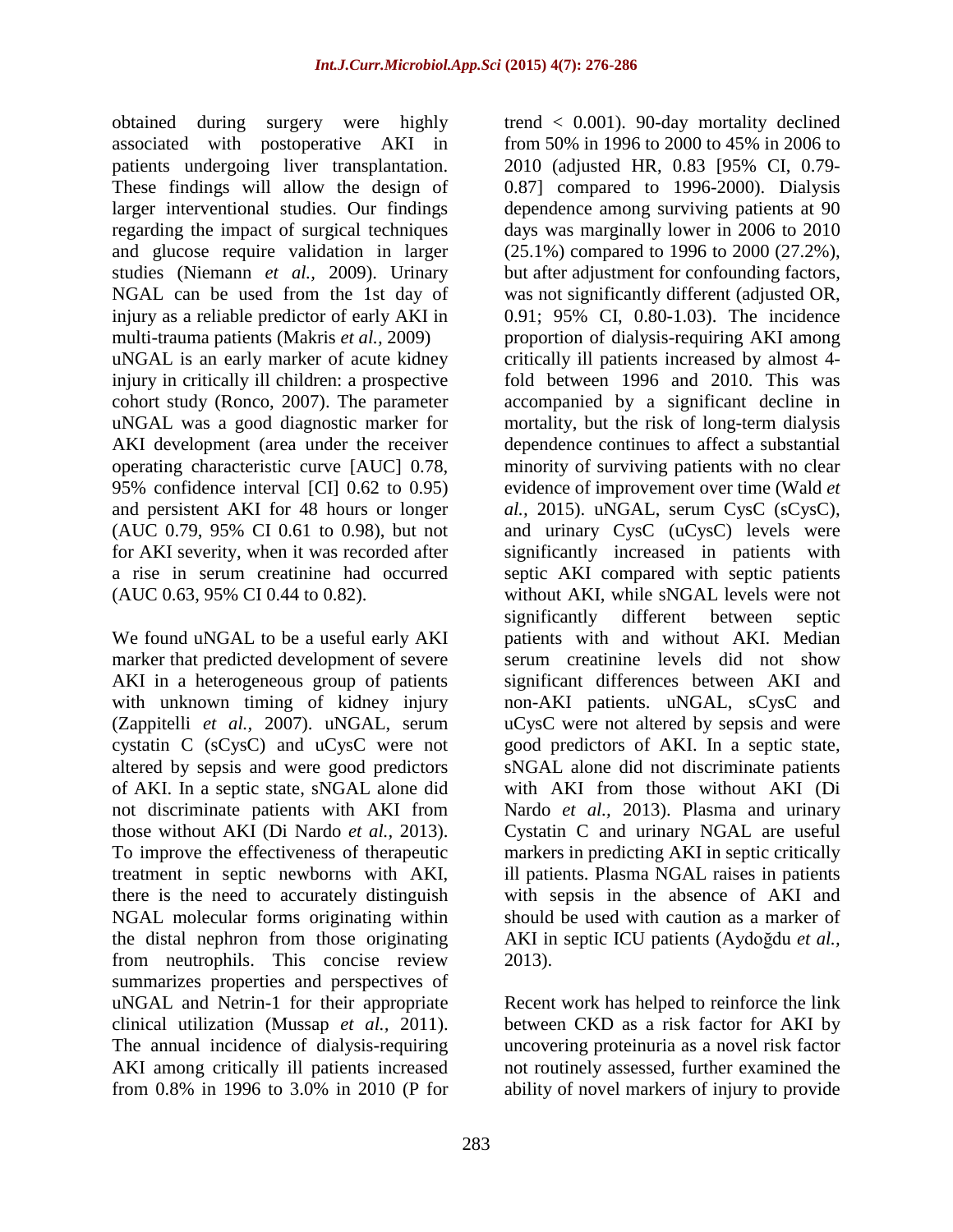important diagnostic and prognostic information beyond creatinine alone in larger. Successful management of AKI requires early recognition of the diagnosis, investigation of the causes of AKI, management of complications, timely RRT, prevention of ongoing kidney injury, aggressive supportive care, and correction of the primary disorders. Despite many advances in the therapy of AKI, mortality rates remain constant at about 50–80%.This review article will certainly help researchers to establish simple and cost effective laboratory diagnostic markers so that AKI management may be made possible in a cost effect manner. Further research studies on hospitalized patients affected with AKI are recommended.

### **Reference**

- [Aydoğdu, M.](http://www.ncbi.nlm.nih.gov/pubmed/?term=Aydo%C4%9Fdu%20M%5BAuthor%5D&cauthor=true&cauthor_uid=23396290), [Gürsel, G.](http://www.ncbi.nlm.nih.gov/pubmed/?term=G%C3%BCrsel%20G%5BAuthor%5D&cauthor=true&cauthor_uid=23396290), [Sancak, B.](http://www.ncbi.nlm.nih.gov/pubmed/?term=Sancak%20B%5BAuthor%5D&cauthor=true&cauthor_uid=23396290), [Yeni,](http://www.ncbi.nlm.nih.gov/pubmed/?term=Yeni%20S%5BAuthor%5D&cauthor=true&cauthor_uid=23396290)  [S.](http://www.ncbi.nlm.nih.gov/pubmed/?term=Yeni%20S%5BAuthor%5D&cauthor=true&cauthor_uid=23396290), [Sarı,](http://www.ncbi.nlm.nih.gov/pubmed/?term=Sar%C4%B1%20G%5BAuthor%5D&cauthor=true&cauthor_uid=23396290) G., [Taşyürek, S.](http://www.ncbi.nlm.nih.gov/pubmed/?term=Ta%C5%9Fy%C3%BCrek%20S%5BAuthor%5D&cauthor=true&cauthor_uid=23396290), [Türk, M.](http://www.ncbi.nlm.nih.gov/pubmed/?term=T%C3%BCrk%20M%5BAuthor%5D&cauthor=true&cauthor_uid=23396290), [Yüksel, S.](http://www.ncbi.nlm.nih.gov/pubmed/?term=Y%C3%BCksel%20S%5BAuthor%5D&cauthor=true&cauthor_uid=23396290), [Senes, M.](http://www.ncbi.nlm.nih.gov/pubmed/?term=Senes%20M%5BAuthor%5D&cauthor=true&cauthor_uid=23396290), [Ozis, T.N.](http://www.ncbi.nlm.nih.gov/pubmed/?term=Ozis%20TN%5BAuthor%5D&cauthor=true&cauthor_uid=23396290) 2013. The use of plasma and urine neutrophil gelatinase associated lipocalin (NGAL) and Cystatin C in early diagnosis of septic acute kidney injury in critically ill patients. *[Dis. Markers,](http://www.ncbi.nlm.nih.gov/pubmed/23396290)* 34(4): 237– 46.
- [Che, M.](http://www.ncbi.nlm.nih.gov/pubmed/?term=Che%20M%5BAuthor%5D&cauthor=true&cauthor_uid=20173352), [Xie, B.](http://www.ncbi.nlm.nih.gov/pubmed/?term=Xie%20B%5BAuthor%5D&cauthor=true&cauthor_uid=20173352), [Xue, S.](http://www.ncbi.nlm.nih.gov/pubmed/?term=Xue%20S%5BAuthor%5D&cauthor=true&cauthor_uid=20173352), [Dai, H.](http://www.ncbi.nlm.nih.gov/pubmed/?term=Dai%20H%5BAuthor%5D&cauthor=true&cauthor_uid=20173352), [Qian, J.](http://www.ncbi.nlm.nih.gov/pubmed/?term=Qian%20J%5BAuthor%5D&cauthor=true&cauthor_uid=20173352), [Ni, Z.](http://www.ncbi.nlm.nih.gov/pubmed/?term=Ni%20Z%5BAuthor%5D&cauthor=true&cauthor_uid=20173352), [Axelsson, J.](http://www.ncbi.nlm.nih.gov/pubmed/?term=Axelsson%20J%5BAuthor%5D&cauthor=true&cauthor_uid=20173352), [Yan, Y.](http://www.ncbi.nlm.nih.gov/pubmed/?term=Yan%20Y%5BAuthor%5D&cauthor=true&cauthor_uid=20173352) 2010. Clinical usefulness of novel biomarkers for the detection of acute kidney injury following elective cardiac surgery. *[Nephron. Clin. Pract.,](http://www.ncbi.nlm.nih.gov/pubmed/20173352)* 115(1): c66–72.
- [Cheung, C.M.](http://www.ncbi.nlm.nih.gov/pubmed/?term=Cheung%20CM%5BAuthor%5D&cauthor=true&cauthor_uid=18540687), [Ponnusamy, A.](http://www.ncbi.nlm.nih.gov/pubmed/?term=Ponnusamy%20A%5BAuthor%5D&cauthor=true&cauthor_uid=18540687), [Anderton,](http://www.ncbi.nlm.nih.gov/pubmed/?term=Anderton%20JG%5BAuthor%5D&cauthor=true&cauthor_uid=18540687)  [J.G.](http://www.ncbi.nlm.nih.gov/pubmed/?term=Anderton%20JG%5BAuthor%5D&cauthor=true&cauthor_uid=18540687) 2008. Management of acute renal failure in the elderly patient: a clinician's guide. *[Drugs Aging,](http://www.ncbi.nlm.nih.gov/pubmed/18540687)* 25(6): 455–76.
- [Cho, E.](http://www.ncbi.nlm.nih.gov/pubmed/?term=Cho%20E%5BAuthor%5D&cauthor=true&cauthor_uid=25342079), [Kim, S.C.](http://www.ncbi.nlm.nih.gov/pubmed/?term=Kim%20SC%5BAuthor%5D&cauthor=true&cauthor_uid=25342079), [Kim, M.G.](http://www.ncbi.nlm.nih.gov/pubmed/?term=Kim%20MG%5BAuthor%5D&cauthor=true&cauthor_uid=25342079), [Jo, S.K.](http://www.ncbi.nlm.nih.gov/pubmed/?term=Jo%20SK%5BAuthor%5D&cauthor=true&cauthor_uid=25342079), [Cho, W.Y.](http://www.ncbi.nlm.nih.gov/pubmed/?term=Cho%20WY%5BAuthor%5D&cauthor=true&cauthor_uid=25342079), [Kim, H.K.](http://www.ncbi.nlm.nih.gov/pubmed/?term=Kim%20HK%5BAuthor%5D&cauthor=true&cauthor_uid=25342079) 2014. The incidence and risk factors of acute kidney injury after hepatobiliary surgery: a prospective observational

study. *[BMC Nephrol.,](http://www.ncbi.nlm.nih.gov/pubmed/25342079)* 15: 169.

- [Dent, C.L.](http://www.ncbi.nlm.nih.gov/pubmed/?term=Dent%20CL%5BAuthor%5D&cauthor=true&cauthor_uid=18070344), [Ma, Q.](http://www.ncbi.nlm.nih.gov/pubmed/?term=Ma%20Q%5BAuthor%5D&cauthor=true&cauthor_uid=18070344), [Dastrala, S.](http://www.ncbi.nlm.nih.gov/pubmed/?term=Dastrala%20S%5BAuthor%5D&cauthor=true&cauthor_uid=18070344), [Bennett,](http://www.ncbi.nlm.nih.gov/pubmed/?term=Bennett%20M%5BAuthor%5D&cauthor=true&cauthor_uid=18070344)  [M.](http://www.ncbi.nlm.nih.gov/pubmed/?term=Bennett%20M%5BAuthor%5D&cauthor=true&cauthor_uid=18070344), [Mitsnefes, M.M.](http://www.ncbi.nlm.nih.gov/pubmed/?term=Mitsnefes%20MM%5BAuthor%5D&cauthor=true&cauthor_uid=18070344), [Barasch, J.](http://www.ncbi.nlm.nih.gov/pubmed/?term=Barasch%20J%5BAuthor%5D&cauthor=true&cauthor_uid=18070344), [Devarajan, P.](http://www.ncbi.nlm.nih.gov/pubmed/?term=Devarajan%20P%5BAuthor%5D&cauthor=true&cauthor_uid=18070344) 2007. Plasma neutrophil gelatinase-associated lipocalin predicts acute kidney injury, morbidity and mortality after pediatric cardiac surgery: a prospective uncontrolled cohort study. *[Crit. Care,](http://www.ncbi.nlm.nih.gov/pubmed/18070344)* 11(6): R127.
- [Devarajan, P.](http://www.ncbi.nlm.nih.gov/pubmed/?term=Devarajan%20P%5BAuthor%5D&cauthor=true&cauthor_uid=17464129) 2007. Emerging biomarkers of acute kidney injury. *[Contrib. Nephrol.,](http://www.ncbi.nlm.nih.gov/pubmed/17464129)* 156: 203–12.
- [Devarajan, P.](http://www.ncbi.nlm.nih.gov/pubmed/?term=Devarajan%20P%5BAuthor%5D&cauthor=true&cauthor_uid=18061846) 2007. Proteomics for biomarker discovery in acute kidney injury. *[Semin Nephrol.,](http://www.ncbi.nlm.nih.gov/pubmed/18061846)* 27(6): 637–51.
- [Devarajan, P.](http://www.ncbi.nlm.nih.gov/pubmed/?term=Devarajan%20P%5BAuthor%5D&cauthor=true&cauthor_uid=18401157) 2008. Proteomics for the investigation of acute kidney injury. *[Contrib. Nephrol.,](http://www.ncbi.nlm.nih.gov/pubmed/18401157)* 160: 1–16.
- [Devarajan, P.](http://www.ncbi.nlm.nih.gov/pubmed/?term=Devarajan%20P%5BAuthor%5D&cauthor=true&cauthor_uid=20406069) 2010. Neutrophil gelatinaseassociated lipocalin: a promising biomarker for human acute kidney injury. *[Biomark. Med.,](http://www.ncbi.nlm.nih.gov/pubmed/20406069)* 4(2): 265–80.
- [Di Nardo, M.](http://www.ncbi.nlm.nih.gov/pubmed/?term=Di%20Nardo%20M%5BAuthor%5D&cauthor=true&cauthor_uid=23428967), [Ficarella, A.](http://www.ncbi.nlm.nih.gov/pubmed/?term=Ficarella%20A%5BAuthor%5D&cauthor=true&cauthor_uid=23428967), [Ricci, Z.](http://www.ncbi.nlm.nih.gov/pubmed/?term=Ricci%20Z%5BAuthor%5D&cauthor=true&cauthor_uid=23428967), [Luciano, R.](http://www.ncbi.nlm.nih.gov/pubmed/?term=Luciano%20R%5BAuthor%5D&cauthor=true&cauthor_uid=23428967), [Stoppa, F.](http://www.ncbi.nlm.nih.gov/pubmed/?term=Stoppa%20F%5BAuthor%5D&cauthor=true&cauthor_uid=23428967), [Picardo, S.](http://www.ncbi.nlm.nih.gov/pubmed/?term=Picardo%20S%5BAuthor%5D&cauthor=true&cauthor_uid=23428967), [Picca, S.](http://www.ncbi.nlm.nih.gov/pubmed/?term=Picca%20S%5BAuthor%5D&cauthor=true&cauthor_uid=23428967), [Muraca, M.](http://www.ncbi.nlm.nih.gov/pubmed/?term=Muraca%20M%5BAuthor%5D&cauthor=true&cauthor_uid=23428967), [Cogo, P.](http://www.ncbi.nlm.nih.gov/pubmed/?term=Cogo%20P%5BAuthor%5D&cauthor=true&cauthor_uid=23428967) 2013. Impact of severe sepsis on serum and urinary biomarkers of acute kidney injury in critically ill children: an observational study. *[Blood Purif.,](http://www.ncbi.nlm.nih.gov/pubmed/?term=.Impact+of+severe+sepsis+on+serum+and+urinary+biomarkers+of+acute+kidney+injury+in+critically+ill+children%3A+an+observational+study)* 35(1- 3): 172–6. doi: 10.1159/000346629.
- [Edefonti, A.](http://www.ncbi.nlm.nih.gov/pubmed/?term=Edefonti%20A%5BAuthor%5D&cauthor=true&cauthor_uid=9280905), [Consalvo, G.](http://www.ncbi.nlm.nih.gov/pubmed/?term=Consalvo%20G%5BAuthor%5D&cauthor=true&cauthor_uid=9280905) 1997. Management of acute renal failure in hospital practice. *[Pediatr. Med. Chir.,](http://www.ncbi.nlm.nih.gov/pubmed/9280905)* 19(1): 3–5.
- [Endre, Z.H.](http://www.ncbi.nlm.nih.gov/pubmed/?term=Endre%20ZH%5BAuthor%5D&cauthor=true&cauthor_uid=23689654), [Kellum, J.A.](http://www.ncbi.nlm.nih.gov/pubmed/?term=Kellum%20JA%5BAuthor%5D&cauthor=true&cauthor_uid=23689654), [Di Somma, S.](http://www.ncbi.nlm.nih.gov/pubmed/?term=Di%20Somma%20S%5BAuthor%5D&cauthor=true&cauthor_uid=23689654), [Doi, K.](http://www.ncbi.nlm.nih.gov/pubmed/?term=Doi%20K%5BAuthor%5D&cauthor=true&cauthor_uid=23689654), [Goldstein, S.L.](http://www.ncbi.nlm.nih.gov/pubmed/?term=Goldstein%20SL%5BAuthor%5D&cauthor=true&cauthor_uid=23689654), [Koyner, J.L.](http://www.ncbi.nlm.nih.gov/pubmed/?term=Koyner%20JL%5BAuthor%5D&cauthor=true&cauthor_uid=23689654), [Macedo, E.](http://www.ncbi.nlm.nih.gov/pubmed/?term=Macedo%20E%5BAuthor%5D&cauthor=true&cauthor_uid=23689654), [Mehta, R.L.](http://www.ncbi.nlm.nih.gov/pubmed/?term=Mehta%20RL%5BAuthor%5D&cauthor=true&cauthor_uid=23689654), [Murray, P.T.](http://www.ncbi.nlm.nih.gov/pubmed/?term=Murray%20PT%5BAuthor%5D&cauthor=true&cauthor_uid=23689654) 2013. Differential diagnosis of AKI in clinical practice damage biomarkers: workgroup statements by functional and from the tenth Acute Dialysis Quality Initiative Consensus Conference. *[Contrib. Nephrol.,](http://www.ncbi.nlm.nih.gov/pubmed/23689654)* 182: 30–44.
- [Girbes, A.R.](http://www.ncbi.nlm.nih.gov/pubmed/?term=Girbes%20AR%5BAuthor%5D&cauthor=true&cauthor_uid=15645615) 2004. Prevention of acute renal failure: role of vaso-active drugs,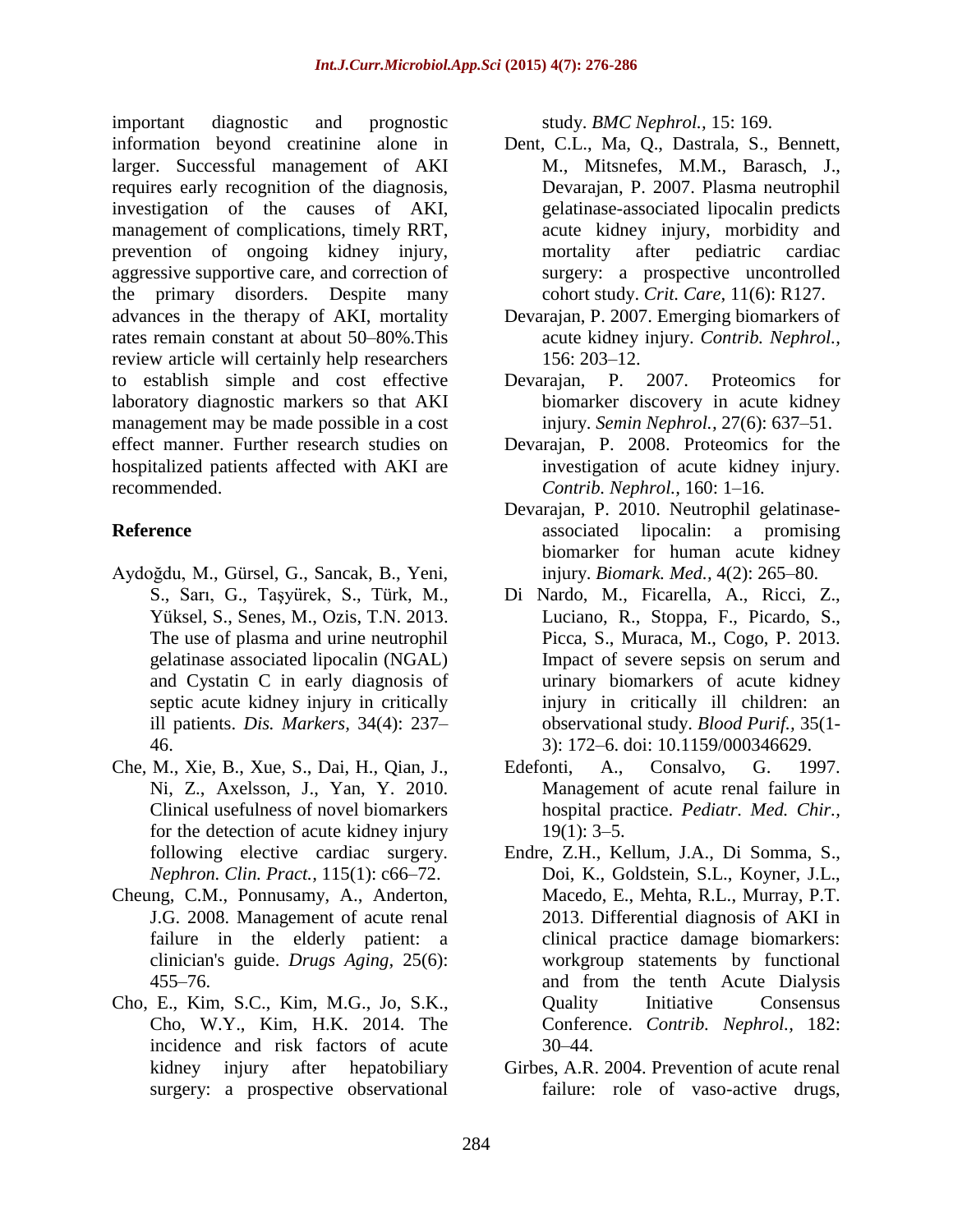mannitol and diuretics. *[Int. J. Artif.](http://www.ncbi.nlm.nih.gov/pubmed/15645615)  [Organs,](http://www.ncbi.nlm.nih.gov/pubmed/15645615)* 27(12): 1049–53.

- [Goldstein, S.L.](http://www.ncbi.nlm.nih.gov/pubmed/?term=Goldstein%20SL%5BAuthor%5D&cauthor=true&cauthor_uid=22189039) 2011. Acute kidney injury biomarkers: renal angina and the need for a renaltroponin. *[BMC Med.,](http://www.ncbi.nlm.nih.gov/pubmed/22189039)* 9: 135.
- [Guignard, J.P.](http://www.ncbi.nlm.nih.gov/pubmed/?term=Guignard%20JP%5BAuthor%5D&cauthor=true&cauthor_uid=6322291), [Mayor, C.A.](http://www.ncbi.nlm.nih.gov/pubmed/?term=Mayor%20CA%5BAuthor%5D&cauthor=true&cauthor_uid=6322291) 1984. Acute renal insufficiency in children. *[Schweiz](http://www.ncbi.nlm.nih.gov/pubmed/6322291)  [Med. Wochenschr.,](http://www.ncbi.nlm.nih.gov/pubmed/6322291)* 114(4): 130–6.
- [Haase, M.](http://www.ncbi.nlm.nih.gov/pubmed/?term=Haase%20M%5BAuthor%5D&cauthor=true&cauthor_uid=19559209), [Bellomo, R.](http://www.ncbi.nlm.nih.gov/pubmed/?term=Bellomo%20R%5BAuthor%5D&cauthor=true&cauthor_uid=19559209), [Devarajan, P.](http://www.ncbi.nlm.nih.gov/pubmed/?term=Devarajan%20P%5BAuthor%5D&cauthor=true&cauthor_uid=19559209), [Ma,](http://www.ncbi.nlm.nih.gov/pubmed/?term=Ma%20Q%5BAuthor%5D&cauthor=true&cauthor_uid=19559209)  [Q.](http://www.ncbi.nlm.nih.gov/pubmed/?term=Ma%20Q%5BAuthor%5D&cauthor=true&cauthor_uid=19559209), [Bennett, M.R.](http://www.ncbi.nlm.nih.gov/pubmed/?term=Bennett%20MR%5BAuthor%5D&cauthor=true&cauthor_uid=19559209), [Möckel, M.](http://www.ncbi.nlm.nih.gov/pubmed/?term=M%C3%B6ckel%20M%5BAuthor%5D&cauthor=true&cauthor_uid=19559209), [Matalanis, G.](http://www.ncbi.nlm.nih.gov/pubmed/?term=Matalanis%20G%5BAuthor%5D&cauthor=true&cauthor_uid=19559209), [Dragun, D.](http://www.ncbi.nlm.nih.gov/pubmed/?term=Dragun%20D%5BAuthor%5D&cauthor=true&cauthor_uid=19559209), [Haase-](http://www.ncbi.nlm.nih.gov/pubmed/?term=Haase-Fielitz%20A%5BAuthor%5D&cauthor=true&cauthor_uid=19559209)[Fielitz, A.](http://www.ncbi.nlm.nih.gov/pubmed/?term=Haase-Fielitz%20A%5BAuthor%5D&cauthor=true&cauthor_uid=19559209) 2009. Novel biomarkers early predict the severity of acute kidney injury after cardiac surgery in adults. *[Ann. Thorac. Surg.,](http://www.ncbi.nlm.nih.gov/pubmed/19559209)* 88(1): 124– 30.
- [Haase-Fielitz, A.](http://www.ncbi.nlm.nih.gov/pubmed/?term=Haase-Fielitz%20A%5BAuthor%5D&cauthor=true&cauthor_uid=19114878), [Bellomo, R.](http://www.ncbi.nlm.nih.gov/pubmed/?term=Bellomo%20R%5BAuthor%5D&cauthor=true&cauthor_uid=19114878), [Devarajan,](http://www.ncbi.nlm.nih.gov/pubmed/?term=Devarajan%20P%5BAuthor%5D&cauthor=true&cauthor_uid=19114878)  [P.](http://www.ncbi.nlm.nih.gov/pubmed/?term=Devarajan%20P%5BAuthor%5D&cauthor=true&cauthor_uid=19114878), [Story, D.](http://www.ncbi.nlm.nih.gov/pubmed/?term=Story%20D%5BAuthor%5D&cauthor=true&cauthor_uid=19114878), [Matalanis, G.](http://www.ncbi.nlm.nih.gov/pubmed/?term=Matalanis%20G%5BAuthor%5D&cauthor=true&cauthor_uid=19114878), [Dragun,](http://www.ncbi.nlm.nih.gov/pubmed/?term=Dragun%20D%5BAuthor%5D&cauthor=true&cauthor_uid=19114878)  [D.](http://www.ncbi.nlm.nih.gov/pubmed/?term=Dragun%20D%5BAuthor%5D&cauthor=true&cauthor_uid=19114878), [Haase, M.](http://www.ncbi.nlm.nih.gov/pubmed/?term=Haase%20M%5BAuthor%5D&cauthor=true&cauthor_uid=19114878) 2009. Novel and conventional serum biomarkers predicting acute kidney injury inadult cardiac surgery- a prospective cohort study. *[Crit. Care Med.,](http://www.ncbi.nlm.nih.gov/pubmed/?term=Novel+and+conventional+serum+biomarkers+predicting+acute+kidney+injury+in+adult+cardiac+surgery--a+prospective+cohort+study)* 37(2): 553–60.
- [Halawa, A.](http://www.ncbi.nlm.nih.gov/pubmed/?term=Halawa%20A%5BAuthor%5D&cauthor=true&cauthor_uid=21436782) 2011. The early diagnosis of acute renal graft dysfunction: a challenge we face: The role of novel biomarkers. *[Ann. Transplant.](http://www.ncbi.nlm.nih.gov/pubmed/21436782),* 16(1): 90–8.
- [Haller, M.](http://www.ncbi.nlm.nih.gov/pubmed/?term=Haller%20M%5BAuthor%5D&cauthor=true&cauthor_uid=10840548), [Schelling, G.](http://www.ncbi.nlm.nih.gov/pubmed/?term=Schelling%20G%5BAuthor%5D&cauthor=true&cauthor_uid=10840548) 2000. Acute kidney failure. Physiopathology--clinical diagnosis--therapy. *[Anaesthesist,](http://www.ncbi.nlm.nih.gov/pubmed/10840548)* 49(4): 349–52.
- [Kalra, P.A.](http://www.ncbi.nlm.nih.gov/pubmed/?term=Kalra%20PA%5BAuthor%5D&cauthor=true&cauthor_uid=12371720) 2002. Early management and prevention of acute renal failure. *[EDTNA ERCA J.,](http://www.ncbi.nlm.nih.gov/pubmed/12371720)* Suppl. 2: 34–8.
- [Kellum, J.A.](http://www.ncbi.nlm.nih.gov/pubmed/?term=Kellum%20JA%5BAuthor%5D&cauthor=true&cauthor_uid=18382185) 2008. Acute kidney injury. *[Crit. Care Med.,](http://www.ncbi.nlm.nih.gov/pubmed/18382185)* 36(4 Suppl): S141–5.
- [Kellum, J.A.](http://www.ncbi.nlm.nih.gov/pubmed/?term=Kellum%20JA%5BAuthor%5D&cauthor=true&cauthor_uid=18802365), [Bellomo, R.](http://www.ncbi.nlm.nih.gov/pubmed/?term=Bellomo%20R%5BAuthor%5D&cauthor=true&cauthor_uid=18802365), [Ronco, C.](http://www.ncbi.nlm.nih.gov/pubmed/?term=Ronco%20C%5BAuthor%5D&cauthor=true&cauthor_uid=18802365) 2008. Definition and classification of acute kidney injury. *[Nephron. Clin. Pract.,](http://www.ncbi.nlm.nih.gov/pubmed/18802365)* 109(4): c182–7.
- [Lattanzio, M.R.](http://www.ncbi.nlm.nih.gov/pubmed/?term=Lattanzio%20MR%5BAuthor%5D&cauthor=true&cauthor_uid=19193820), [Kopyt, N.P.](http://www.ncbi.nlm.nih.gov/pubmed/?term=Kopyt%20NP%5BAuthor%5D&cauthor=true&cauthor_uid=19193820) 2009. Acute kidney injury: new concepts in definition, diagnosi, pathophysiology, and treatment. *[J. Am. Osteopath.](http://www.ncbi.nlm.nih.gov/pubmed/19193820)  [Assoc.,](http://www.ncbi.nlm.nih.gov/pubmed/19193820)* 109(1): 13–9.
- [Makris, K.](http://www.ncbi.nlm.nih.gov/pubmed/?term=Makris%20K%5BAuthor%5D&cauthor=true&cauthor_uid=19055468), [Markou, N.](http://www.ncbi.nlm.nih.gov/pubmed/?term=Markou%20N%5BAuthor%5D&cauthor=true&cauthor_uid=19055468), [Evodia, E.](http://www.ncbi.nlm.nih.gov/pubmed/?term=Evodia%20E%5BAuthor%5D&cauthor=true&cauthor_uid=19055468), [Dimopoulou, E.](http://www.ncbi.nlm.nih.gov/pubmed/?term=Dimopoulou%20E%5BAuthor%5D&cauthor=true&cauthor_uid=19055468), [Drakopoulos, I.](http://www.ncbi.nlm.nih.gov/pubmed/?term=Drakopoulos%20I%5BAuthor%5D&cauthor=true&cauthor_uid=19055468), [Ntetsika, K.](http://www.ncbi.nlm.nih.gov/pubmed/?term=Ntetsika%20K%5BAuthor%5D&cauthor=true&cauthor_uid=19055468), [Rizos, D.](http://www.ncbi.nlm.nih.gov/pubmed/?term=Rizos%20D%5BAuthor%5D&cauthor=true&cauthor_uid=19055468), [Baltopoulos,](http://www.ncbi.nlm.nih.gov/pubmed/?term=Baltopoulos%20G%5BAuthor%5D&cauthor=true&cauthor_uid=19055468)  [G.](http://www.ncbi.nlm.nih.gov/pubmed/?term=Baltopoulos%20G%5BAuthor%5D&cauthor=true&cauthor_uid=19055468), [Haliassos, A.](http://www.ncbi.nlm.nih.gov/pubmed/?term=Haliassos%20A%5BAuthor%5D&cauthor=true&cauthor_uid=19055468) 2009. Urinary neutrophil gelatinase-associated lipocalin (NGAL) as an early marker of acute kidney injury in critically ill multiple trauma patients. *[Clin. Chem.](http://www.ncbi.nlm.nih.gov/pubmed/19055468)  [Lab. Med.,](http://www.ncbi.nlm.nih.gov/pubmed/19055468)* 47(1): 79–82.
- [Mandal, A.K.](http://www.ncbi.nlm.nih.gov/pubmed/?term=Mandal%20AK%5BAuthor%5D&cauthor=true&cauthor_uid=8894522), [Baig, M.](http://www.ncbi.nlm.nih.gov/pubmed/?term=Baig%20M%5BAuthor%5D&cauthor=true&cauthor_uid=8894522), [Koutoubi, Z.](http://www.ncbi.nlm.nih.gov/pubmed/?term=Koutoubi%20Z%5BAuthor%5D&cauthor=true&cauthor_uid=8894522) 1996. Management of acute renal failure in the elderly: Treatment options. *[Drugs](http://www.ncbi.nlm.nih.gov/pubmed/8894522)  [Aging,](http://www.ncbi.nlm.nih.gov/pubmed/8894522)* 9(4): 226–50.
- [Mehta, R.L.](http://www.ncbi.nlm.nih.gov/pubmed/?term=Mehta%20RL%5BAuthor%5D&cauthor=true&cauthor_uid=12454538), [Clark, W.C.](http://www.ncbi.nlm.nih.gov/pubmed/?term=Clark%20WC%5BAuthor%5D&cauthor=true&cauthor_uid=12454538), [Schetz,](http://www.ncbi.nlm.nih.gov/pubmed/?term=Schetz%20M%5BAuthor%5D&cauthor=true&cauthor_uid=12454538) 2002. Techniques for assessing and achieving fluid balance in acute renal failure. *[Curr. Opin. Crit. Care,](http://www.ncbi.nlm.nih.gov/pubmed/?term=Techniques+for+assessing+and+achieving+fluid+balance+in+acute+renal+failure)* 8(6): 535–43.
- [Mussap, M.](http://www.ncbi.nlm.nih.gov/pubmed/?term=Mussap%20M%5BAuthor%5D&cauthor=true&cauthor_uid=21740336), [Noto, A.](http://www.ncbi.nlm.nih.gov/pubmed/?term=Noto%20A%5BAuthor%5D&cauthor=true&cauthor_uid=21740336), [Fravega, M.](http://www.ncbi.nlm.nih.gov/pubmed/?term=Fravega%20M%5BAuthor%5D&cauthor=true&cauthor_uid=21740336), [Fanos,](http://www.ncbi.nlm.nih.gov/pubmed/?term=Fanos%20V%5BAuthor%5D&cauthor=true&cauthor_uid=21740336)  [V.](http://www.ncbi.nlm.nih.gov/pubmed/?term=Fanos%20V%5BAuthor%5D&cauthor=true&cauthor_uid=21740336) 2011. Urine neutrophil gelatinaseassociated lipocalin (uNGAL) and netrin-1: are they effectively improving the clinical management of sepsisinduced acute kidney injury (AKI)? *[J.](http://www.ncbi.nlm.nih.gov/pubmed/?term=Urine+neutrophil+gelatinase-associated+lipocalin+(uNGAL)+and+netrin-1%3A+are+they+effectively+improving+the+clinical+management+of+sepsis-induced+acute+kidney+injury+(AKI)%3F)  [Matern. Fetal Neonatal. Med.,](http://www.ncbi.nlm.nih.gov/pubmed/?term=Urine+neutrophil+gelatinase-associated+lipocalin+(uNGAL)+and+netrin-1%3A+are+they+effectively+improving+the+clinical+management+of+sepsis-induced+acute+kidney+injury+(AKI)%3F)* Suppl.  $2: 15 - 7.$
- [Nguyen, M.T.](http://www.ncbi.nlm.nih.gov/pubmed/?term=Nguyen%20MT%5BAuthor%5D&cauthor=true&cauthor_uid=17394022), [Devarajan, P.](http://www.ncbi.nlm.nih.gov/pubmed/?term=Devarajan%20P%5BAuthor%5D&cauthor=true&cauthor_uid=17394022) 2008. Biomarkers for the early detection of acute kidney injury. *[Pediatr. Nephrol.,](http://www.ncbi.nlm.nih.gov/pubmed/17394022)* 23(12): 2151–7.
- [Niemann, C.U.](http://www.ncbi.nlm.nih.gov/pubmed/?term=Niemann%20CU%5BAuthor%5D&cauthor=true&cauthor_uid=19938135), [Walia, A.](http://www.ncbi.nlm.nih.gov/pubmed/?term=Walia%20A%5BAuthor%5D&cauthor=true&cauthor_uid=19938135), [Waldman, J.](http://www.ncbi.nlm.nih.gov/pubmed/?term=Waldman%20J%5BAuthor%5D&cauthor=true&cauthor_uid=19938135), [Davio, M.](http://www.ncbi.nlm.nih.gov/pubmed/?term=Davio%20M%5BAuthor%5D&cauthor=true&cauthor_uid=19938135), [Roberts, J.P.](http://www.ncbi.nlm.nih.gov/pubmed/?term=Roberts%20JP%5BAuthor%5D&cauthor=true&cauthor_uid=19938135), [Hirose, R.](http://www.ncbi.nlm.nih.gov/pubmed/?term=Hirose%20R%5BAuthor%5D&cauthor=true&cauthor_uid=19938135), [Feiner, J.](http://www.ncbi.nlm.nih.gov/pubmed/?term=Feiner%20J%5BAuthor%5D&cauthor=true&cauthor_uid=19938135) Acute kidney injury during liver transplantation as determined by neutrophil gelatinase-associated lipocalin. *[Liver Transpl.,](http://www.ncbi.nlm.nih.gov/pubmed/19938135)* 15(12): 1852– 60.
- [Obermüller, N.](http://www.ncbi.nlm.nih.gov/pubmed/?term=Oberm%C3%BCller%20N%5BAuthor%5D&cauthor=true&cauthor_uid=23673775), [Geiger, H.](http://www.ncbi.nlm.nih.gov/pubmed/?term=Geiger%20H%5BAuthor%5D&cauthor=true&cauthor_uid=23673775), [Weipert, C.](http://www.ncbi.nlm.nih.gov/pubmed/?term=Weipert%20C%5BAuthor%5D&cauthor=true&cauthor_uid=23673775), [Urbschat, A.](http://www.ncbi.nlm.nih.gov/pubmed/?term=Urbschat%20A%5BAuthor%5D&cauthor=true&cauthor_uid=23673775) 2014. Current developments in early diagnosis of acute kidney injury. *[Int. Urol.](http://www.ncbi.nlm.nih.gov/pubmed/23673775)  [Nephrol.,](http://www.ncbi.nlm.nih.gov/pubmed/23673775)* 46(1): 1–7.
- [Ronco, C.](http://www.ncbi.nlm.nih.gov/pubmed/?term=Ronco%20C%5BAuthor%5D&cauthor=true&cauthor_uid=18001501) 2007. N-GAL: diagnosing AKI as soon as possible. *[Crit. Care,](http://www.ncbi.nlm.nih.gov/pubmed/18001501)* 11(6): 173.
- [Schiffl, H.](http://www.ncbi.nlm.nih.gov/pubmed/?term=Schiffl%20H%5BAuthor%5D&cauthor=true&cauthor_uid=22650449), [Lang, S.M.](http://www.ncbi.nlm.nih.gov/pubmed/?term=Lang%20SM%5BAuthor%5D&cauthor=true&cauthor_uid=22650449) 2012. Update on biomarkers of acute kidney injury: